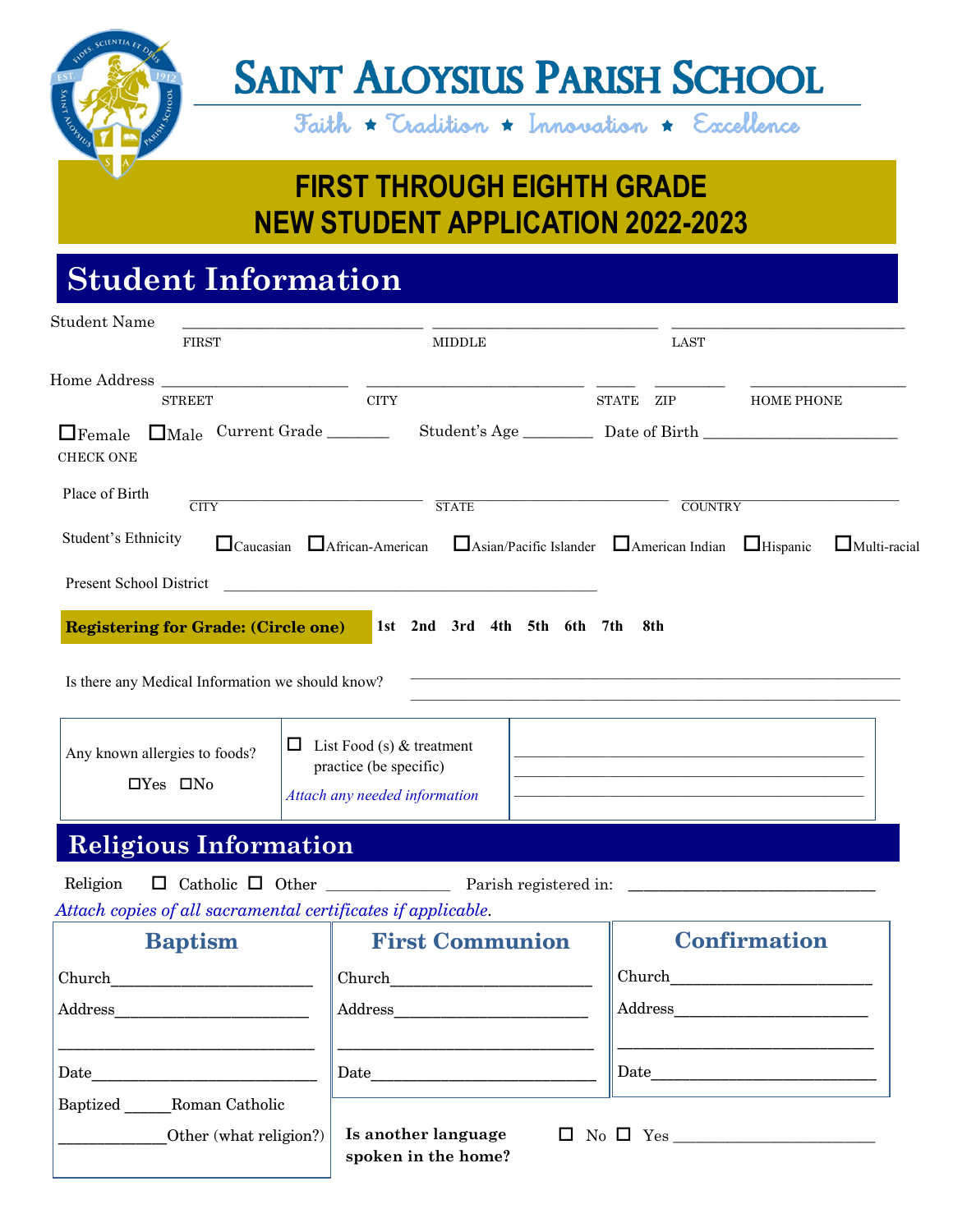# **Family Information** *(Natural/Adopted Parents Only)*

| FATHER                                                                                                 |                                                                                                                                                                         | <b>MOTHER</b>                                                                                                                                                                                                                                |
|--------------------------------------------------------------------------------------------------------|-------------------------------------------------------------------------------------------------------------------------------------------------------------------------|----------------------------------------------------------------------------------------------------------------------------------------------------------------------------------------------------------------------------------------------|
| First Name                                                                                             |                                                                                                                                                                         | First Name                                                                                                                                                                                                                                   |
| Last Name                                                                                              |                                                                                                                                                                         | Last Name                                                                                                                                                                                                                                    |
| Address                                                                                                |                                                                                                                                                                         | Maiden Name<br>the control of the control of the control of the control of the control of the control of the control of the control of the control of the control of the control of the control of the control of the control of the control |
| City, State, Zip                                                                                       |                                                                                                                                                                         | Address<br>the control of the control of the control of the control of the control of the control of                                                                                                                                         |
| Home Phone                                                                                             | <u> 1989 - Johann John Stone, mars et al. (</u>                                                                                                                         |                                                                                                                                                                                                                                              |
| Cell Phone                                                                                             | the control of the control of the control of the control of the control of the control of                                                                               | Cell Phone<br>the control of the control of the control of the control of the control of the control of                                                                                                                                      |
| Work Phone                                                                                             |                                                                                                                                                                         | Work Phone<br>the control of the control of the control of the control of the control of the control of                                                                                                                                      |
| Email                                                                                                  |                                                                                                                                                                         | Email                                                                                                                                                                                                                                        |
| Employer                                                                                               |                                                                                                                                                                         | Employer                                                                                                                                                                                                                                     |
| Occupation                                                                                             | the control of the control of the control of the control of the control of the control of                                                                               | Occupation                                                                                                                                                                                                                                   |
| Religion                                                                                               |                                                                                                                                                                         | Religion                                                                                                                                                                                                                                     |
| Place of Birth                                                                                         | the control of the control of the control of the control of the control of                                                                                              | Place of Birth<br>the control of the control of the control of the control of the control of the control of                                                                                                                                  |
| Ethnicity                                                                                              | the control of the control of the control of the control of the control of the control of<br>the control of the control of the control of the control of the control of | Ethnicity<br><u> 1989 - Johann Stein, mars an deus Amerikaansk kommunister (</u>                                                                                                                                                             |
| Father's Martial Status:<br>$\Box$ Single<br>$\Box$ Married<br>$\Box$ Widow/Widower<br>$\Box$ Divorced | $\Box$ Separated<br>$\Box$ Remarried                                                                                                                                    | Mother's Martial Status:<br>$\Box$ Single<br>$\Box$ Married<br>$\Box$ Separated<br>$\Box$ Divorced<br>$\Box$ Widow/Widower<br>$\Box$ Remarried                                                                                               |
| <b>Living Situation</b>                                                                                |                                                                                                                                                                         |                                                                                                                                                                                                                                              |
| Student Primarily Lives With: Father                                                                   |                                                                                                                                                                         | Other<br>Mother                                                                                                                                                                                                                              |
| Check all that apply                                                                                   | Stepfather<br>Grandparents Guardian                                                                                                                                     | Stepmother                                                                                                                                                                                                                                   |
| <b>Guardian Information</b>                                                                            |                                                                                                                                                                         |                                                                                                                                                                                                                                              |
| Guardian Name                                                                                          | <u> 1980 - Jan Stein Harry Harry Harry Harry Harry Harry Harry Harry Harry Harry Harry Harry Harry Harry Harry Har</u>                                                  |                                                                                                                                                                                                                                              |
| FIRST<br>Address                                                                                       | <b>MIDDLE</b>                                                                                                                                                           | LAST                                                                                                                                                                                                                                         |
| <b>STREET</b>                                                                                          | <b>CITY</b>                                                                                                                                                             | STATE ZIP                                                                                                                                                                                                                                    |
|                                                                                                        |                                                                                                                                                                         |                                                                                                                                                                                                                                              |
|                                                                                                        |                                                                                                                                                                         |                                                                                                                                                                                                                                              |
| Describe special custody<br>arrangements:                                                              |                                                                                                                                                                         |                                                                                                                                                                                                                                              |

\_\_\_\_\_\_\_\_\_\_\_\_\_\_\_\_\_\_\_\_\_\_\_\_\_\_\_\_\_\_\_\_\_\_\_\_\_\_\_\_\_\_\_\_\_\_\_\_\_\_\_\_\_\_\_\_\_\_\_\_\_\_\_\_\_\_\_\_\_\_\_\_\_\_

|  |  |  |  | Attach any legal documents. |
|--|--|--|--|-----------------------------|
|--|--|--|--|-----------------------------|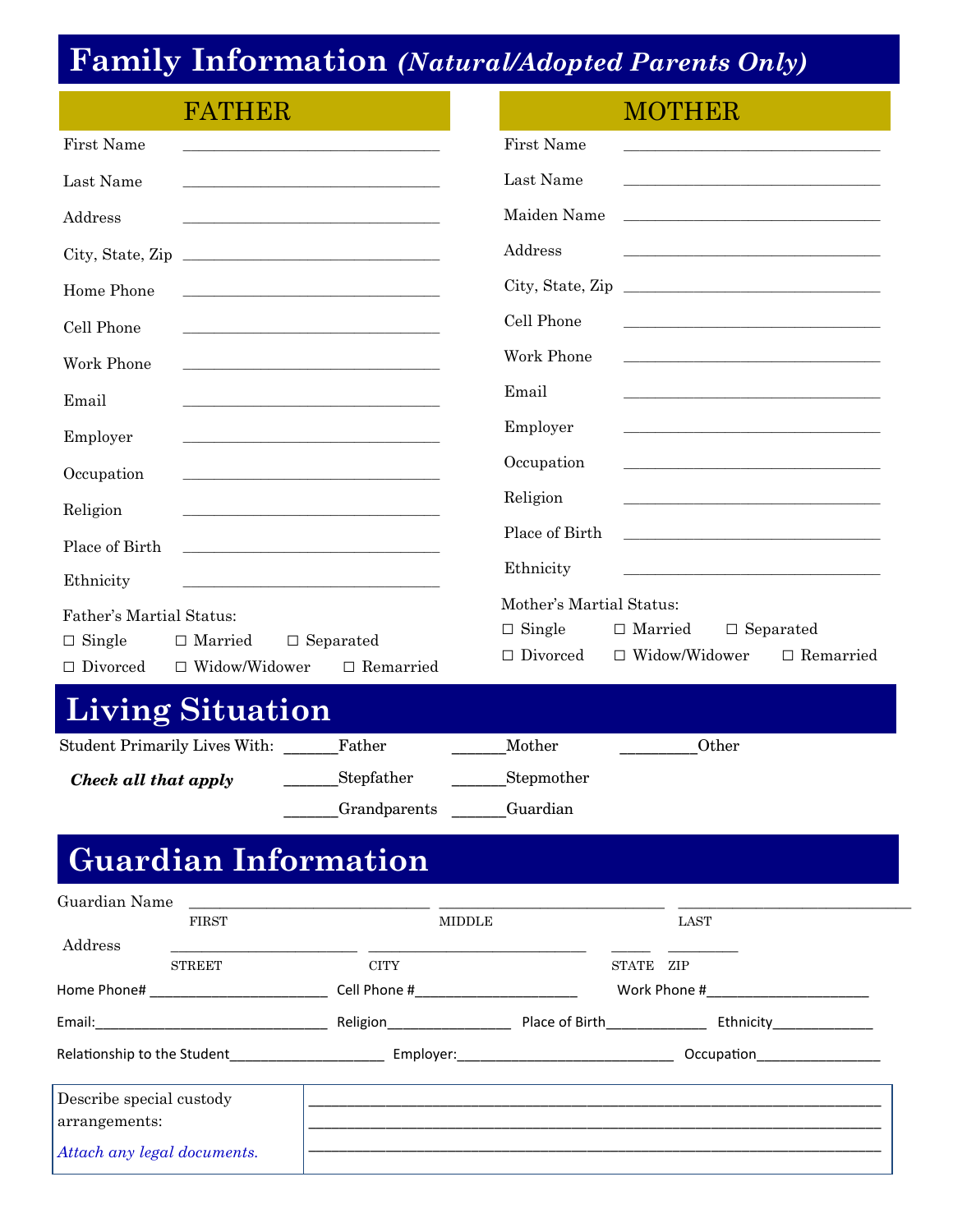## **Student Profile**

| In the two previous school years, has the<br>student been absent from school more than 10<br>times?                                                  | Y | N |                                                                                     |
|------------------------------------------------------------------------------------------------------------------------------------------------------|---|---|-------------------------------------------------------------------------------------|
| Has the student been suspended or expelled or<br>removed from school, childcare service, or other<br>educational program?                            | Y | N |                                                                                     |
| Has the student been evaluated by an<br>Intermediate Unit, Public school, or private<br>psychologist/psychiatrist/behavior specialist?               | Y | N |                                                                                     |
| Has the student ever been identified as having<br>special learning needs or have another<br>diagnosis that could affect the student<br>academically? | Y | N | If yes, please explain:<br><u> 1989 - Johann John Stein, marwolaethau (b. 1989)</u> |
| Has the student received learning support in<br>either reading or math?                                                                              | Y | N |                                                                                     |
| Has the student been identified as needing<br>psychological counseling, behavioral support,<br>or emotional support?                                 | Y | N |                                                                                     |
| Does the student have an IEP?                                                                                                                        | Y | N |                                                                                     |
| Has the student qualified for Early<br>Intervention or any other special services?                                                                   | Y | N |                                                                                     |
| Has your child ever been retained in any grade<br>level or was retention recommended by a<br>previous educational program?                           | Y | N |                                                                                     |

#### **Previous Educational Experience**

Name of school or childcare attended previously:

Reason for transfer:

#### **Sibling Information**

| Names of Siblings | Grade | School |
|-------------------|-------|--------|
|                   |       |        |
|                   |       |        |
|                   |       |        |
| $\sim$            |       |        |

\_\_\_\_\_\_\_\_\_\_\_\_\_\_\_\_\_\_\_\_\_\_\_\_\_\_\_\_\_\_\_\_\_\_\_\_\_\_\_\_\_\_\_\_\_\_\_\_\_\_\_\_\_\_\_\_\_\_\_\_\_\_\_\_\_\_\_\_\_\_\_\_\_\_\_\_\_\_\_\_\_\_\_\_\_\_\_\_\_\_\_\_\_\_\_\_\_\_\_\_\_\_\_\_\_\_\_ \_\_\_\_\_\_\_\_\_\_\_\_\_\_\_\_\_\_\_\_\_\_\_\_\_\_\_\_\_\_\_\_\_\_\_\_\_\_\_\_\_\_\_\_\_\_\_\_\_\_\_\_\_\_\_\_\_\_\_\_\_\_\_\_\_\_\_\_\_\_\_\_\_\_\_\_\_\_\_\_\_\_\_\_\_\_\_\_\_\_\_\_\_\_\_\_\_\_\_\_\_\_\_\_\_\_\_

#### **Transportation Information**

*Circle one in each category*: